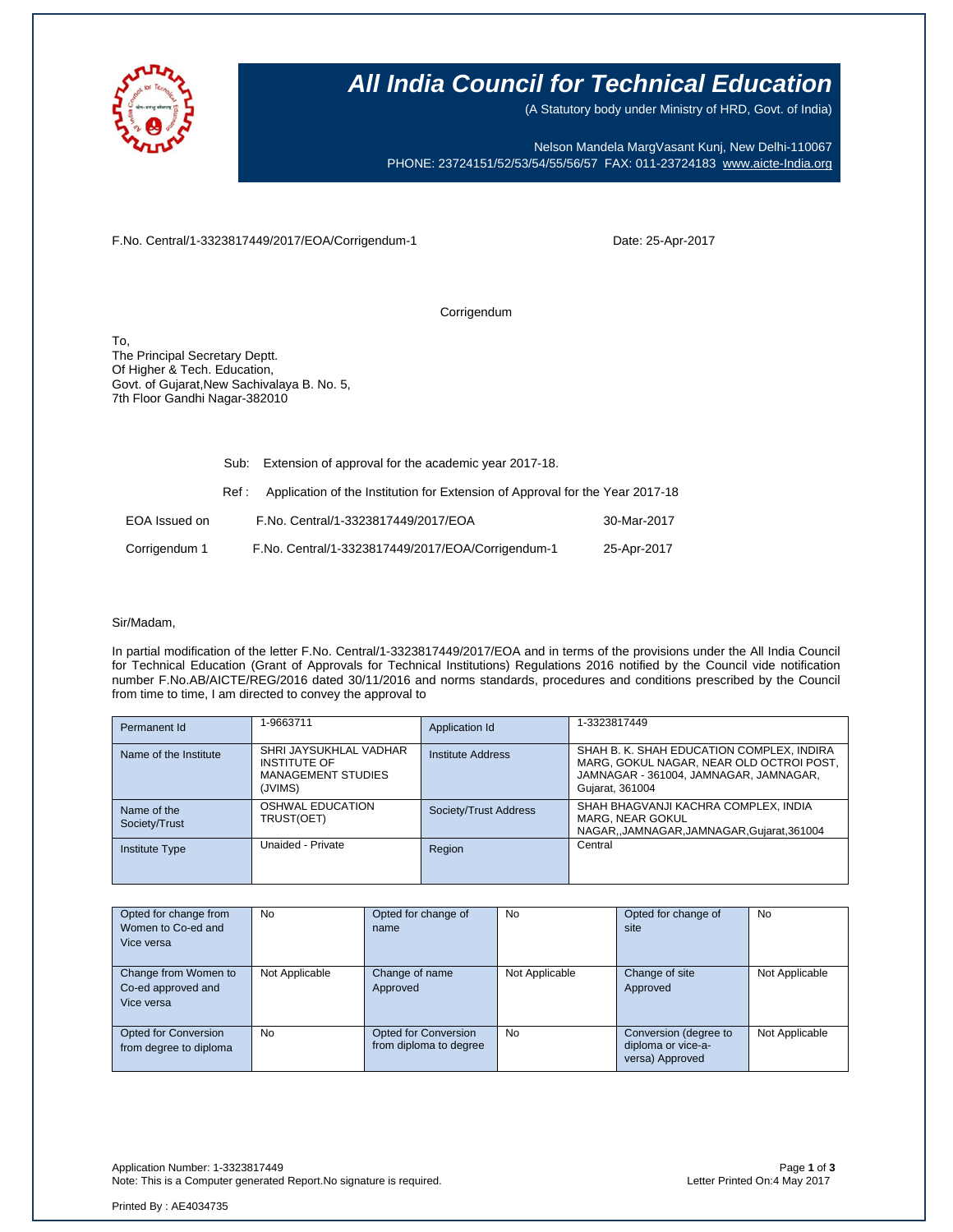

# **All India Council for Technical Education**

(A Statutory body under Ministry of HRD, Govt. of India)

Nelson Mandela MargVasant Kunj, New Delhi-110067 PHONE: 23724151/52/53/54/55/56/57 FAX: 011-23724183 [www.aicte-India.org](http://www.aicte-india.org/)

| To conduct following courses with the intake indicated below for the academic year 2017-18 |              |                                                    |                                                                   |                            |                                                      |                                               |                            |                                                          |                                                                |           |
|--------------------------------------------------------------------------------------------|--------------|----------------------------------------------------|-------------------------------------------------------------------|----------------------------|------------------------------------------------------|-----------------------------------------------|----------------------------|----------------------------------------------------------|----------------------------------------------------------------|-----------|
| Application Id: 1-3323817449<br><b>Shift</b><br>Program<br>Level                           |              | Course                                             | Full/Part Time                                                    | Affiliating<br>Body        | Intake Approved for<br>2016-17                       | Approved for<br>$\infty$<br>Intake<br>2017-11 | <b>NRI Approval status</b> | FN / Gulf quota/<br>status<br>Approval<br>$\overline{5}$ | Collaborarion/Twining<br>Program Approval<br>status<br>Foreign |           |
| <b>MANAGEME</b><br><b>NT</b>                                                               | 1st<br>Shift | POS<br>T.<br><b>GRA</b><br><b>DUA</b><br><b>TE</b> | <b>MASTERS IN</b><br><b>BUSINESS</b><br><b>ADMINISTRATI</b><br>ON | <b>FULL</b><br><b>TIME</b> | Gujarat<br>Technological<br>University,<br>Ahmedabad | 120                                           | 120                        | <b>NA</b>                                                | <b>NA</b>                                                      | <b>NA</b> |
| <b>MCA</b>                                                                                 | 1st<br>Shift | POS<br>т<br>GRA<br><b>DUA</b><br><b>TE</b>         | <b>MASTERS IN</b><br><b>COMPUTER</b><br><b>APPLICATIONS</b>       | <b>FULL</b><br><b>TIME</b> | Gujarat<br>Technological<br>University,<br>Ahmedabad | 60                                            | 60                         | <b>NA</b>                                                | <b>NA</b>                                                      | <b>NA</b> |

To conduct following Dual/Integrated courses with the intake indicated below for the academic year 2017-18

| Application ID: 1-3323817449 |           |            |                                                                    |                  | Body                                   | $\overline{5}$<br>Approved |
|------------------------------|-----------|------------|--------------------------------------------------------------------|------------------|----------------------------------------|----------------------------|
| Program                      | Shift     | Level      | Course                                                             | Time<br>Full     | Affiliating                            | Intake<br>17-18            |
| <b>MANAGEMENT</b>            | 1st Shift | Integrated | <b>MASTER OF BUSINESS</b><br><b>ADMINISTRATION</b><br>(INTEGRATED) | <b>FULL TIME</b> | Gujarat<br>Technological<br>University | 60                         |

\*Corrigendum for- 1. Dual/Integrated Intake

The above mentioned approval is subject to the condition that

SHRI JAYSUKHLAL VADHAR INSTITUTE OF MANAGEMENT STUDIES (JVIMS)

shall follow and adhere to the Regulations, guidelines and directions issued by AICTE from time to time and the undertaking / affidavit given by the institution along with the application submitted by the institution on portal.

In case of any differences in content in this Computer generated Extension of Approval Letter, the content/information as approved by the Executive Council / General Council as available on the record of AICTE shall be final and binding.

Strict compliance of Anti-Ragging Regulation:- Approval is subject to strict compliance of provisions made in AICTE Regulation notified vide F. No. 37-3/Legal/AICTE/2009 dated July 1, 2009 for Prevention and Prohibition of Ragging in Technical Institutions. In case Institution fails to take adequate steps to Prevent Ragging or fails to act in accordance with AICTE Regulation or fails to punish perpetrators or incidents of Ragging, it will be liable to take any action as defined under clause 9(4) of the said Regulation.

 **Note: Validity of the course details may be verified at www.aicte-india.org**